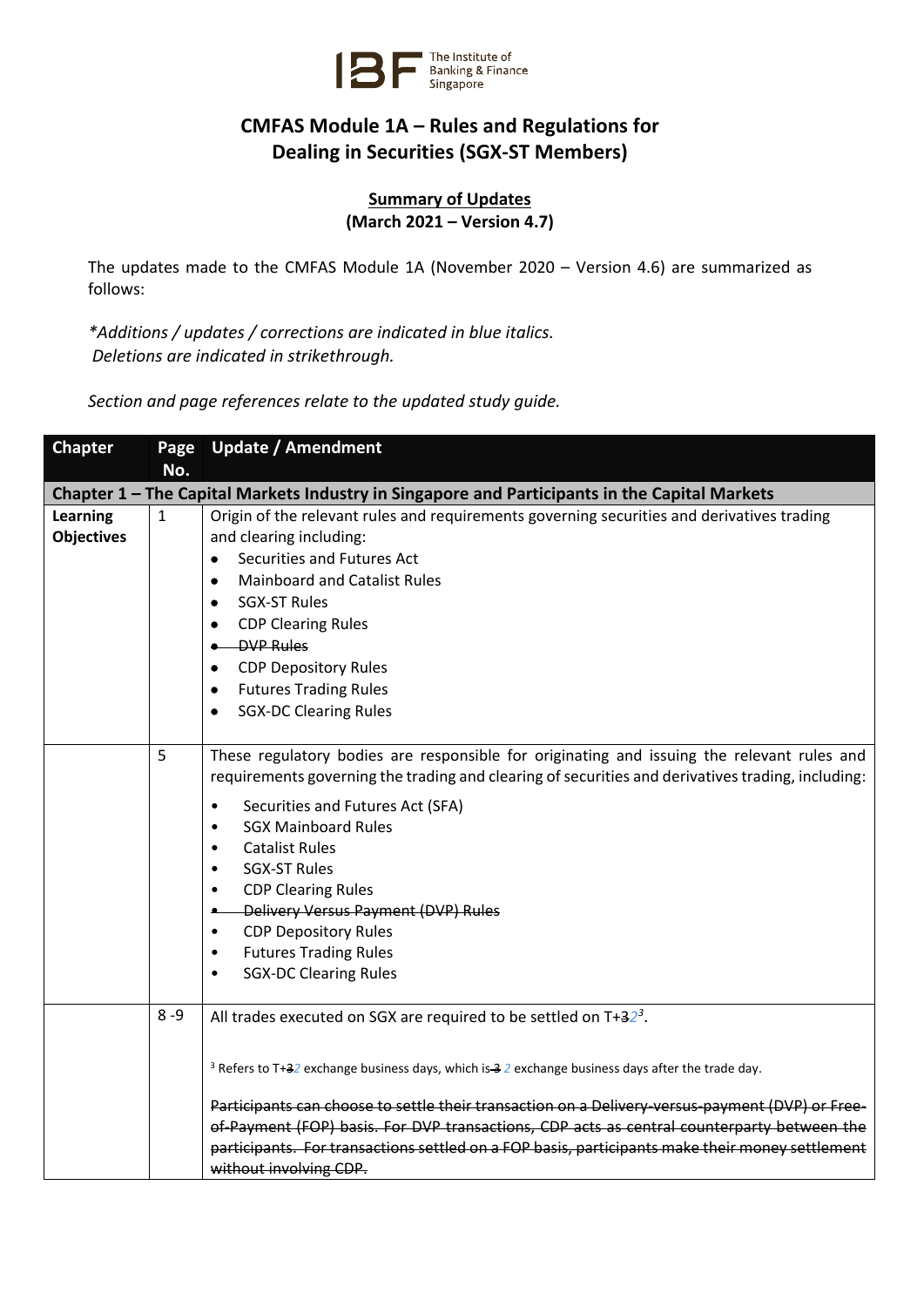

| <b>Chapter</b>                                 | Page<br>No. | <b>Update / Amendment</b>                                                                                                                                                                                                                                                                                                                                                                                                                                                                                                            |
|------------------------------------------------|-------------|--------------------------------------------------------------------------------------------------------------------------------------------------------------------------------------------------------------------------------------------------------------------------------------------------------------------------------------------------------------------------------------------------------------------------------------------------------------------------------------------------------------------------------------|
|                                                |             | DVP rules govern the settlement of trades on a delivery-versus-payment basis through CDP.<br>Clearing Members of CDP must adhere to the CDP Rules. These are the:<br>• CDP Clearing Rules<br>• CDP Depository Rules<br>Trades will be settled on a Delivery versus Payment ("DVP") basis whereby CDP ensures there is<br>a simultaneous transfer of securities and money.<br>The CDP Settlement Rules govern the settlement of trades and Clearing Members of CDP must<br>adhere to the CDP Clearing Rules and CDP Settlement Rules. |
|                                                |             |                                                                                                                                                                                                                                                                                                                                                                                                                                                                                                                                      |
|                                                |             | <b>Chapter 4 - The Trading System and Infrastructure</b>                                                                                                                                                                                                                                                                                                                                                                                                                                                                             |
| Learning                                       | 96          | <b>Settlement</b>                                                                                                                                                                                                                                                                                                                                                                                                                                                                                                                    |
| <b>Objectives</b>                              |             | $\checkmark$<br>Know the mode of delivery and settlement for trades in eligible securities.                                                                                                                                                                                                                                                                                                                                                                                                                                          |
|                                                |             | ✔<br>Be familiar with the time table for settlement of trades.                                                                                                                                                                                                                                                                                                                                                                                                                                                                       |
|                                                |             |                                                                                                                                                                                                                                                                                                                                                                                                                                                                                                                                      |
|                                                |             | -Be aware of SGX-ST's powers in respect of access to foreign markets.                                                                                                                                                                                                                                                                                                                                                                                                                                                                |
|                                                |             | Know the obligations of a Trading Member when accessing a Foreign Market via the                                                                                                                                                                                                                                                                                                                                                                                                                                                     |
|                                                |             | Exchange Link to trade in Selected Foreign Securities.                                                                                                                                                                                                                                                                                                                                                                                                                                                                               |
|                                                |             | Know the core trading principles of trading selected foreign securities via the Exchange<br><del>Link.</del>                                                                                                                                                                                                                                                                                                                                                                                                                         |
| 4.4.3                                          | 103         | Section 4.4.3 on Continuous All Day Trading has been deleted.                                                                                                                                                                                                                                                                                                                                                                                                                                                                        |
| <b>Continuous</b><br>All-Day<br><b>Trading</b> |             | SGX introduced Continuous All-Day Trading (CAT) in 2011. This allows one to trade on SGX<br>during lunch period, between 12:30 pm and 2 pm. SGX trading hours will overlap those of<br>other Asian exchanges, allowing investors in pan-Asian securities to respond to news flow in<br>the home markets and provide for greater convenience.                                                                                                                                                                                         |
|                                                |             | When trading between 12:30 pm and 2 pm, Trading Representative may be away from the<br>desk and news screen. In such circumstances, Trading Members will apply arrangements as<br>follows:                                                                                                                                                                                                                                                                                                                                           |
|                                                |             | • The use of central dealing desks, where the Trading Representatives may channel<br>customers' orders to central dealers for order execution;                                                                                                                                                                                                                                                                                                                                                                                       |
|                                                |             | • The appointment of a back-up Trading Representative to handle customers' orders when<br>the primary Trading Representative is away from office;                                                                                                                                                                                                                                                                                                                                                                                    |
|                                                |             | • The use of mobile technology or hand-held equipment by the Trading Representative to<br>execute customers' orders while he/she is outside the Trading Member's office premises.                                                                                                                                                                                                                                                                                                                                                    |
|                                                |             | As a Trading Representative, the level of service may be affected, as relaying customers' orders<br>to the market may take a little longer than usual. In addition, the response by Trading<br>Representative to customers' questions may be less timely. The Trading Representative is<br>encouraged to discuss order execution and management with the customer. As any resting,<br>unmatched orders queuing in the trading system may be matched throughout the day including                                                     |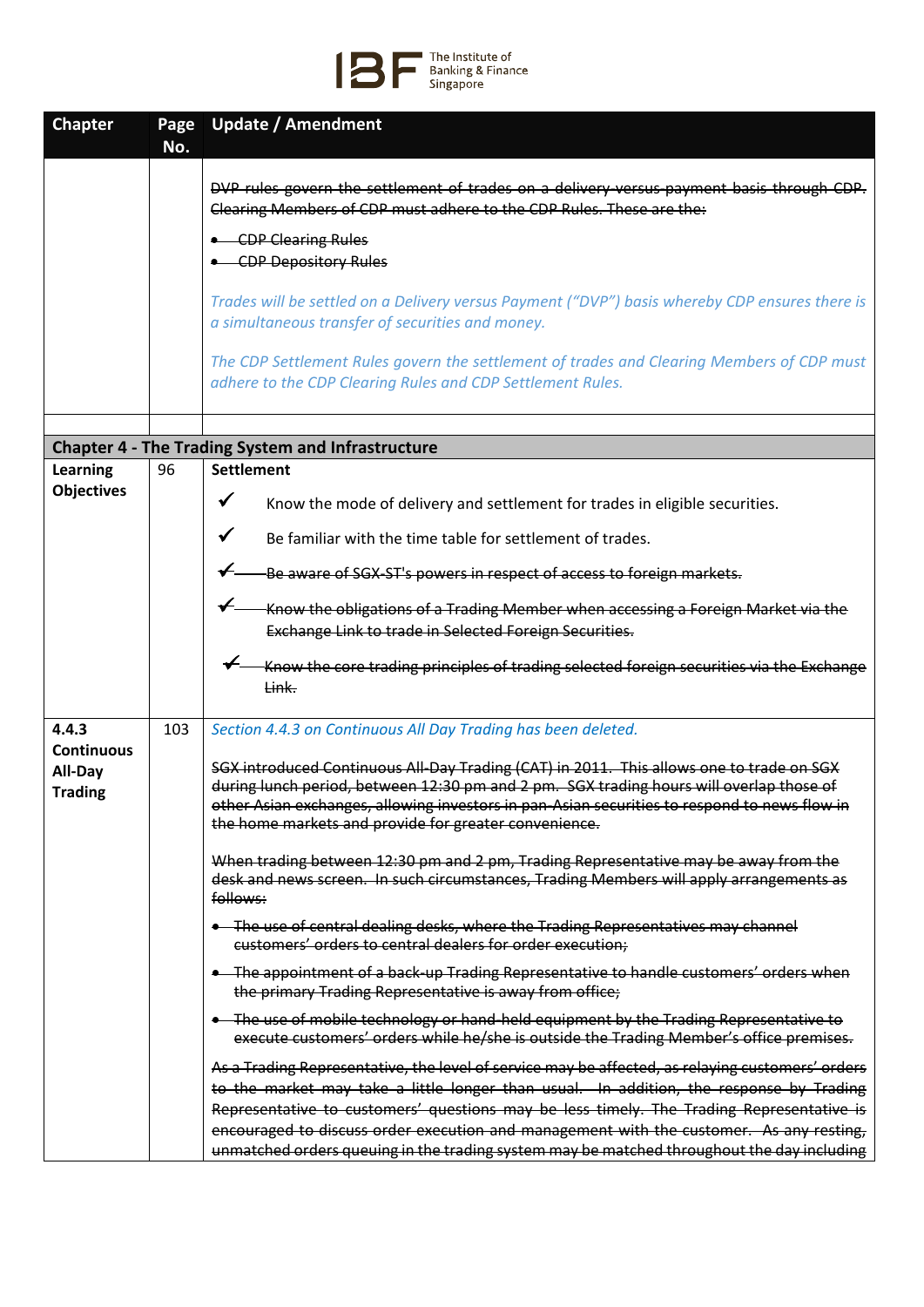## The Institute of<br>Banking & Finance<br>Singapore

| <b>Chapter</b>         | Page<br>No.                                                                                                                                                                                                                                                                                                                                                                                                                                                                                                                                                                                       | <b>Update / Amendment</b>                                                                  |  |                                              |                   |  |                                        |         |                          |  |
|------------------------|---------------------------------------------------------------------------------------------------------------------------------------------------------------------------------------------------------------------------------------------------------------------------------------------------------------------------------------------------------------------------------------------------------------------------------------------------------------------------------------------------------------------------------------------------------------------------------------------------|--------------------------------------------------------------------------------------------|--|----------------------------------------------|-------------------|--|----------------------------------------|---------|--------------------------|--|
|                        |                                                                                                                                                                                                                                                                                                                                                                                                                                                                                                                                                                                                   | the period between 12:30 pm to 2 pm, customers should be reminded to monitor the status of |  |                                              |                   |  |                                        |         |                          |  |
|                        |                                                                                                                                                                                                                                                                                                                                                                                                                                                                                                                                                                                                   | orders given to the Trading Representative and the developments of the market all day.     |  |                                              |                   |  |                                        |         |                          |  |
| 4.4.6<br><b>Orders</b> | 107<br>Section 4.4.6 Orders <sup>17</sup><br>108<br><sup>17</sup> SGX-ST Rule 8.3 $8.5$ – Orders; SGX-ST Regulatory Notice $8.5.2$ – Minimum Bid Size and SGX-ST Regulatory Notice<br>11.4.2(g) – Application of the Forced Key<br>The minimum order size is 1 board lot on SGX-ST except for the unit share market. Orders may<br>be in multiples of a board lot. An order for the unit share market may be matched in any<br>quantity of less than 1 board lot.<br>SGX-ST prescribes the minimum bid size and force order range for shares, rights, options and<br>other securities as follows: |                                                                                            |  |                                              |                   |  |                                        |         |                          |  |
|                        |                                                                                                                                                                                                                                                                                                                                                                                                                                                                                                                                                                                                   | <b>Security Type</b>                                                                       |  | <b>Price Range (SGD)</b>                     | Price Steps       |  | No of counters<br>( %)                 |         | Forced<br>Order<br>Range |  |
|                        |                                                                                                                                                                                                                                                                                                                                                                                                                                                                                                                                                                                                   |                                                                                            |  | <b>Below \$0.20</b>                          | $0.1$ cent        |  | 46%                                    |         |                          |  |
|                        |                                                                                                                                                                                                                                                                                                                                                                                                                                                                                                                                                                                                   | Equities, equity derivatives                                                               |  | \$0.20 to below \$1.00                       | $0.5$ cent        |  | 38%                                    |         |                          |  |
|                        |                                                                                                                                                                                                                                                                                                                                                                                                                                                                                                                                                                                                   | (e.g. structured warrants).<br><b>Excludes ETFs, bonds and</b>                             |  | \$1 to below \$2                             | $0.5$ cent        |  | 7%                                     |         | +/- 20 ticks             |  |
|                        |                                                                                                                                                                                                                                                                                                                                                                                                                                                                                                                                                                                                   | debentures.                                                                                |  | \$2 to below \$10                            | <del>1 cent</del> |  | 7%                                     |         |                          |  |
|                        |                                                                                                                                                                                                                                                                                                                                                                                                                                                                                                                                                                                                   |                                                                                            |  | \$10 and above                               | $1$ cent          |  | 2%                                     |         |                          |  |
|                        |                                                                                                                                                                                                                                                                                                                                                                                                                                                                                                                                                                                                   | Price Range (S\$)                                                                          |  | <del>Bid Size (S\$)</del>                    |                   |  | Forced Orders (Bids)                   |         |                          |  |
|                        |                                                                                                                                                                                                                                                                                                                                                                                                                                                                                                                                                                                                   | All (Excludes Singapore Government<br><del>Bonds)</del>                                    |  | $0.01$ or $0.001$ as<br>determined by SGX ST |                   |  |                                        | $+4.30$ |                          |  |
|                        |                                                                                                                                                                                                                                                                                                                                                                                                                                                                                                                                                                                                   | <b>Singapore Government Bonds (SGS</b><br><del>bonds)</del>                                |  | 0.001                                        | $+/ 1000$         |  |                                        |         |                          |  |
|                        |                                                                                                                                                                                                                                                                                                                                                                                                                                                                                                                                                                                                   |                                                                                            |  |                                              |                   |  | Hong Kong Dollar Minimum Bids Schedule |         |                          |  |
|                        |                                                                                                                                                                                                                                                                                                                                                                                                                                                                                                                                                                                                   | Products                                                                                   |  | <b>Price Range (HK\$)</b>                    |                   |  | Bid Size (HK\$)                        |         | Forced Orders<br>(Bide)  |  |
|                        |                                                                                                                                                                                                                                                                                                                                                                                                                                                                                                                                                                                                   |                                                                                            |  | <b>Below 0.25</b>                            |                   |  | 0.001                                  |         |                          |  |
|                        |                                                                                                                                                                                                                                                                                                                                                                                                                                                                                                                                                                                                   |                                                                                            |  | $0.25 - 0.495$                               |                   |  | 0.005                                  |         |                          |  |
|                        |                                                                                                                                                                                                                                                                                                                                                                                                                                                                                                                                                                                                   |                                                                                            |  | <del>0.50 9.99</del>                         |                   |  | 0.01                                   |         |                          |  |
|                        |                                                                                                                                                                                                                                                                                                                                                                                                                                                                                                                                                                                                   | Securities denominated in Hong Kong<br>عمللمها                                             |  | 10.00 19.98                                  |                   |  | <del>0.02</del>                        |         | $+40$                    |  |
|                        |                                                                                                                                                                                                                                                                                                                                                                                                                                                                                                                                                                                                   |                                                                                            |  | <del>20.00 99.95</del><br>100 199.90         |                   |  | 0.05<br>0.10                           |         |                          |  |
|                        |                                                                                                                                                                                                                                                                                                                                                                                                                                                                                                                                                                                                   |                                                                                            |  | 200 499.80                                   |                   |  | 0.20                                   |         |                          |  |
|                        |                                                                                                                                                                                                                                                                                                                                                                                                                                                                                                                                                                                                   |                                                                                            |  | <del>500 and above</del>                     |                   |  | 0.50                                   |         |                          |  |
|                        |                                                                                                                                                                                                                                                                                                                                                                                                                                                                                                                                                                                                   |                                                                                            |  |                                              |                   |  |                                        |         |                          |  |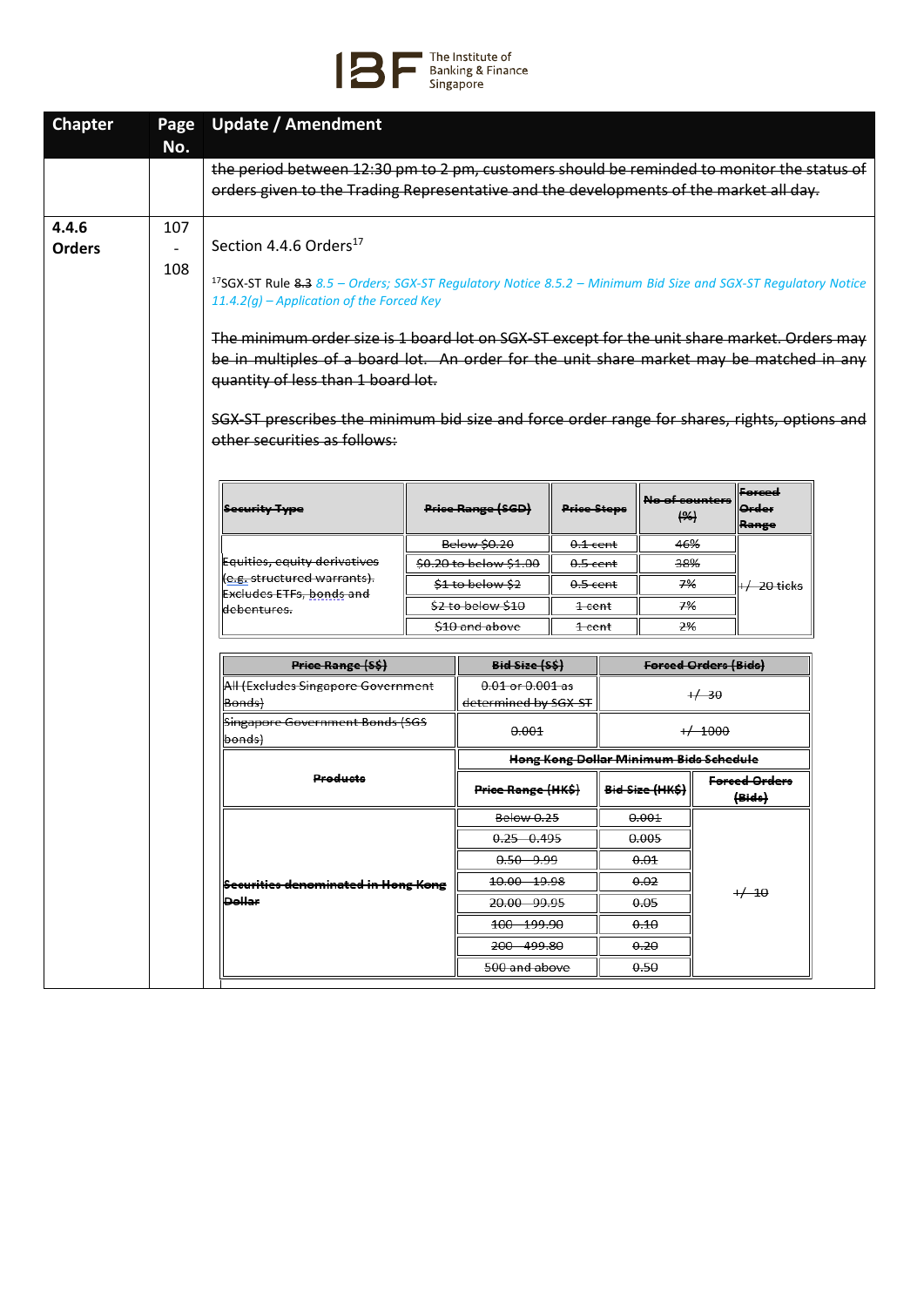

| No.                                       |                                                                                                                                                                                                                                                                                                                                                                               |                                               |                                                                                        |  |
|-------------------------------------------|-------------------------------------------------------------------------------------------------------------------------------------------------------------------------------------------------------------------------------------------------------------------------------------------------------------------------------------------------------------------------------|-----------------------------------------------|----------------------------------------------------------------------------------------|--|
|                                           |                                                                                                                                                                                                                                                                                                                                                                               | <del>Japanese Yen Minimum Bids Schedule</del> |                                                                                        |  |
| Products                                  | <b>Price Range (JPY)</b>                                                                                                                                                                                                                                                                                                                                                      | Bid Size (JPY)                                | Forced Orders (Bids)                                                                   |  |
|                                           | Below 2,000                                                                                                                                                                                                                                                                                                                                                                   | $\pm$                                         |                                                                                        |  |
|                                           | 2,000 2,995                                                                                                                                                                                                                                                                                                                                                                   | 5                                             |                                                                                        |  |
| Securities                                | <del>3,000 29,990</del>                                                                                                                                                                                                                                                                                                                                                       | $4\theta$                                     |                                                                                        |  |
| <del>denominated in</del><br>Japanese Yen | 30,000 49,950                                                                                                                                                                                                                                                                                                                                                                 | 50                                            | $+/-10$                                                                                |  |
|                                           | 50,000 99,900                                                                                                                                                                                                                                                                                                                                                                 | 100                                           |                                                                                        |  |
|                                           | 100,000 and above                                                                                                                                                                                                                                                                                                                                                             | 4,000                                         |                                                                                        |  |
| trades. <sup>18</sup>                     | adequate and appropriate measures and practices to safeguard against the execution of error<br><sup>48</sup> SGX ST Practice Note 8.6 - Application of the Forced Order Range<br>Each order entered into the Trading System must specify the customer account code, and the<br>price and quantity of the security contract. Each entered order is given a unique order number |                                               |                                                                                        |  |
| by the Trading System.                    | A "zero" account code may be used if the trading Member has not allocated an account code<br>for a new customer. A "99999" account code may be used if the Trading Member has not                                                                                                                                                                                             |                                               |                                                                                        |  |
|                                           |                                                                                                                                                                                                                                                                                                                                                                               |                                               |                                                                                        |  |
|                                           |                                                                                                                                                                                                                                                                                                                                                                               |                                               | allocated an account code to a new foreign customer. Amendment of trade from "zero" or |  |
|                                           | "99999" account to a customer account must be made as soon as an account code is allocated<br>to the customers and is in accordance with SGX-ST Rule 12.8 <sup>19</sup> .                                                                                                                                                                                                     |                                               |                                                                                        |  |
|                                           | <sup>19</sup> SGX ST Rule 12.8 Amendment of Contract<br>Penalties - SGX-ST Rule 8.3 - Orders                                                                                                                                                                                                                                                                                  |                                               |                                                                                        |  |
| Director.                                 | An offence under SGX-ST Rule 8.3 may be compounded with a fine. The penalty will be dependent on factors<br>such as the number of prior violations, and whether the offender is a Trading Member or Approved Executive                                                                                                                                                        |                                               |                                                                                        |  |
|                                           | The minimum order size is 1 board lot on SGX-ST save for the unit share and buying-in market.<br>The number of shares or units in a board lot is as determined by SGX-ST. Orders may be in<br>multiples of a board lot or as otherwise determined by SGX-ST.                                                                                                                  |                                               |                                                                                        |  |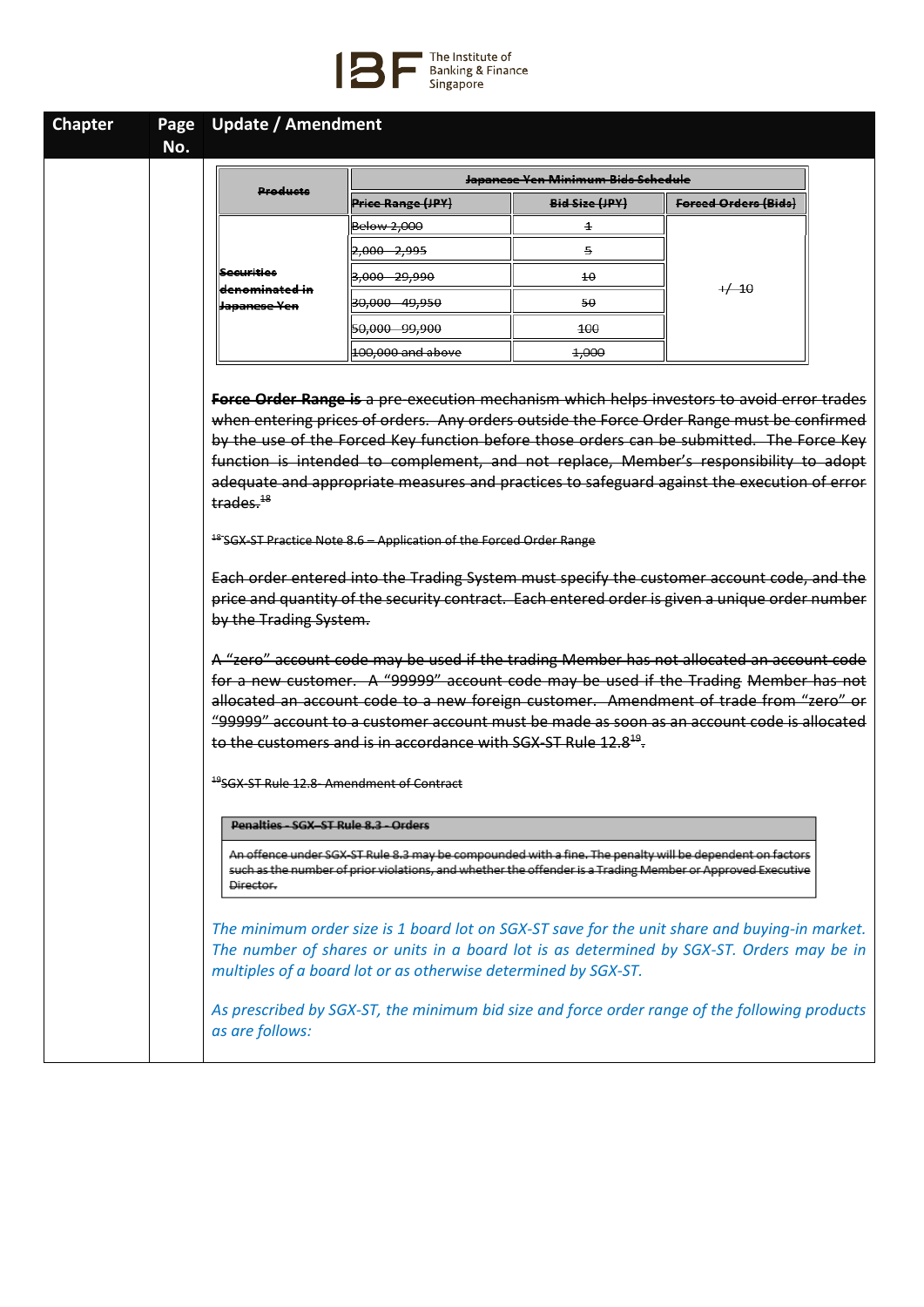

| <b>Chapter</b>                   | Page<br>No. | <b>Update / Amendment</b>                                                                                                                                                                                                                                                                                                                                                                                                                                                                                                                   |                         |                                             |                                     |  |
|----------------------------------|-------------|---------------------------------------------------------------------------------------------------------------------------------------------------------------------------------------------------------------------------------------------------------------------------------------------------------------------------------------------------------------------------------------------------------------------------------------------------------------------------------------------------------------------------------------------|-------------------------|---------------------------------------------|-------------------------------------|--|
|                                  |             | <b>Product</b>                                                                                                                                                                                                                                                                                                                                                                                                                                                                                                                              | <b>Price Range (\$)</b> | <b>Minimum Bid</b><br><b>Size</b>           | <b>Forced Order</b><br><b>Range</b> |  |
|                                  |             | Stock (excluding preference shares),                                                                                                                                                                                                                                                                                                                                                                                                                                                                                                        | <b>Below 0.20</b>       | 0.001                                       |                                     |  |
|                                  |             | Real Estate Investment Trusts (REITs),<br>business trusts, company warrants,                                                                                                                                                                                                                                                                                                                                                                                                                                                                | 0.20 to below 0.995     | 0.005                                       | $+/-$ 30 bids                       |  |
|                                  |             | and any other class of securities or<br>futures contracts not specified in this<br>table                                                                                                                                                                                                                                                                                                                                                                                                                                                    | 1.00 and above          | 0.01                                        |                                     |  |
|                                  |             |                                                                                                                                                                                                                                                                                                                                                                                                                                                                                                                                             | <b>Below 0.20</b>       | 0.001                                       |                                     |  |
|                                  |             | <b>Structured warrants</b>                                                                                                                                                                                                                                                                                                                                                                                                                                                                                                                  | $0.20 - 1.995$          | 0.005                                       | +/- 30 bids                         |  |
|                                  |             |                                                                                                                                                                                                                                                                                                                                                                                                                                                                                                                                             | 2.00 and above          | 0.01                                        |                                     |  |
|                                  |             | Exchange traded funds and exchange<br>traded notes                                                                                                                                                                                                                                                                                                                                                                                                                                                                                          | All                     | 0.01 or 0.001 as<br>determined by<br>SGX-ST | $+/- 30$ bids                       |  |
|                                  |             | Debentures, bonds, loan stocks and<br>preference shares quoted in the \$1<br>price convention                                                                                                                                                                                                                                                                                                                                                                                                                                               | All                     | 0.001                                       | $+/- 30$ bids                       |  |
|                                  |             | Debentures, bonds, loan stocks and<br>preference shares quoted in the \$100<br>price convention                                                                                                                                                                                                                                                                                                                                                                                                                                             | All                     | 0.001                                       | 1,000<br>$+/-$<br>bids              |  |
|                                  |             | denominated in all currencies, with the exception of the Hong Kong Dollar ("HKD"), Renminbi<br>("RMB") or Japanese Yen ("JPY"). For securities and futures contracts traded in HKD, RMB and<br>JPY, the minimum bid sizes shall as far as practicable be aligned to the minimum bid sizes<br>applicable in Hong Kong and Japan respectively.<br>SGX-ST provides a pre-execution error trade prevention mechanism, known as the "Force Key"<br>function to minimise the occurrence of error trades arising from the erroneous entry of order |                         |                                             |                                     |  |
|                                  |             | prices. The Force Key is intended to complement, and not replace, Trading Members'<br>responsibility to adopt adequate and appropriate measures and practices to safeguard against<br>the execution of error trades. Orders entered at prices outside the price range specified by SGX-<br>ST ("Forced Order Range") must be confirmed by the use of the Forced Key function before those<br>orders can be submitted <sup>18</sup> .                                                                                                        |                         |                                             |                                     |  |
|                                  |             | <sup>18</sup> SGX-ST Regulatory Notice $11.42(g)$ - Application of the Forced Key                                                                                                                                                                                                                                                                                                                                                                                                                                                           |                         |                                             |                                     |  |
|                                  |             | Save as otherwise prescribed by SGX-ST, each order entered into the Trading System must<br>specify the unique Position Account code, the Trading Account code and the price (where<br>relevant) and quantity of the security or futures contract. The Trading Member shall ensure<br>that each order entered into the Trading System is capable of being identified and traced to<br>the relevant customer <sup>19</sup> .                                                                                                                  |                         |                                             |                                     |  |
|                                  |             | $19$ SGX-ST Rule 8.5.3 - Orders                                                                                                                                                                                                                                                                                                                                                                                                                                                                                                             |                         |                                             |                                     |  |
| 4.5.4<br>Relationship<br>between | 116         | If a selling customer fails to deliver, buying-in will be performed in accordance to the Clearing<br>Rules.                                                                                                                                                                                                                                                                                                                                                                                                                                 |                         |                                             |                                     |  |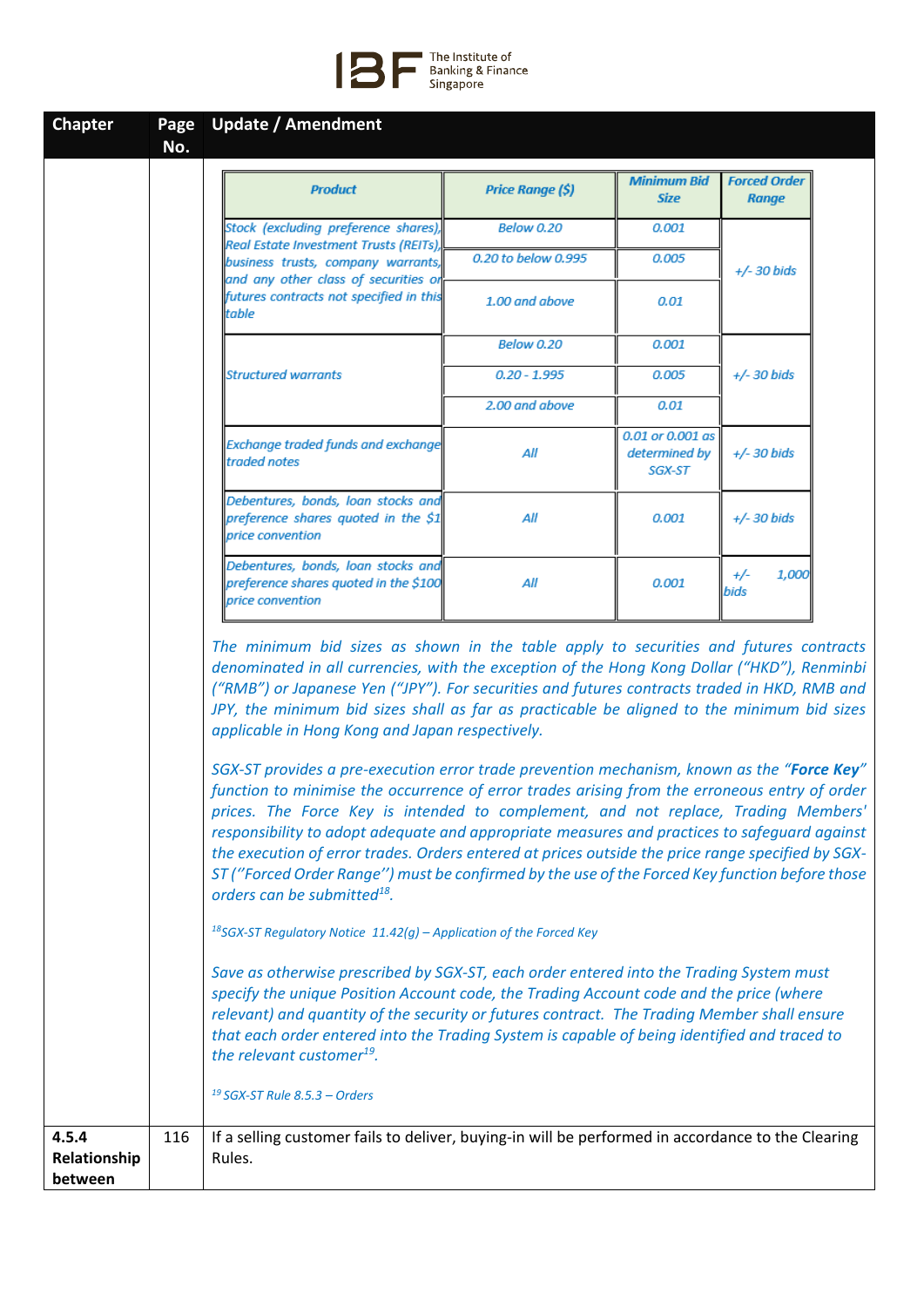

| No.<br>117 | CDP <sub>39</sub>                                                                                              |                                                                                        |                                                                     |                                                                     |                                                                                  |                                                                                                                                               |                       |                                                                                               |                     |                                                                                                                |                                                                                                                                                                                                                                                                                                                                                                                                                                                                                                                                                                                                                                                                                                                                                                                                                      |
|------------|----------------------------------------------------------------------------------------------------------------|----------------------------------------------------------------------------------------|---------------------------------------------------------------------|---------------------------------------------------------------------|----------------------------------------------------------------------------------|-----------------------------------------------------------------------------------------------------------------------------------------------|-----------------------|-----------------------------------------------------------------------------------------------|---------------------|----------------------------------------------------------------------------------------------------------------|----------------------------------------------------------------------------------------------------------------------------------------------------------------------------------------------------------------------------------------------------------------------------------------------------------------------------------------------------------------------------------------------------------------------------------------------------------------------------------------------------------------------------------------------------------------------------------------------------------------------------------------------------------------------------------------------------------------------------------------------------------------------------------------------------------------------|
|            |                                                                                                                |                                                                                        |                                                                     |                                                                     |                                                                                  |                                                                                                                                               |                       |                                                                                               |                     |                                                                                                                |                                                                                                                                                                                                                                                                                                                                                                                                                                                                                                                                                                                                                                                                                                                                                                                                                      |
|            |                                                                                                                | Buying-in starts on Settlement Day (LTD $+3$ ) and will start at a price determined by |                                                                     |                                                                     |                                                                                  |                                                                                                                                               |                       |                                                                                               |                     |                                                                                                                |                                                                                                                                                                                                                                                                                                                                                                                                                                                                                                                                                                                                                                                                                                                                                                                                                      |
|            | <sup>39</sup> CDP Rules 6.7.4 - Buying-in Procedures Footnote 39 has been deleted.                             |                                                                                        |                                                                     |                                                                     |                                                                                  |                                                                                                                                               |                       |                                                                                               |                     |                                                                                                                |                                                                                                                                                                                                                                                                                                                                                                                                                                                                                                                                                                                                                                                                                                                                                                                                                      |
|            |                                                                                                                | <b>Delivery</b>                                                                        |                                                                     |                                                                     | <b>Delivery</b>                                                                  |                                                                                                                                               |                       |                                                                                               |                     |                                                                                                                |                                                                                                                                                                                                                                                                                                                                                                                                                                                                                                                                                                                                                                                                                                                                                                                                                      |
|            | <b>Type of</b>                                                                                                 | <del>by selling</del><br>e <del>ustomer</del>                                          |                                                                     |                                                                     | <del>to buying</del><br>e <del>ustomer</del>                                     |                                                                                                                                               |                       |                                                                                               |                     | <del>Buying in</del><br>against                                                                                |                                                                                                                                                                                                                                                                                                                                                                                                                                                                                                                                                                                                                                                                                                                                                                                                                      |
|            |                                                                                                                | <b>Other</b>                                                                           | <b>DVP</b>                                                          | <b>Other</b>                                                        | <b>Other</b>                                                                     | avo.                                                                                                                                          | <b>Other</b>          | <b>QVP</b>                                                                                    | Other               | eustomer                                                                                                       |                                                                                                                                                                                                                                                                                                                                                                                                                                                                                                                                                                                                                                                                                                                                                                                                                      |
|            | Ready<br>Market for<br>securities<br>and<br><b>Futures</b><br>Contracts<br><del>cleared by</del><br><b>CDP</b> | $+3$                                                                                   | $H3$ or<br>against<br>delivery,<br>whichever<br><del>is later</del> | $H4$ or<br>against<br>delivery,<br>whichever<br><del>is later</del> | $+3$                                                                             | $+3$                                                                                                                                          | $H+3$                 | $+4$                                                                                          | $H+4$               | $+3$                                                                                                           |                                                                                                                                                                                                                                                                                                                                                                                                                                                                                                                                                                                                                                                                                                                                                                                                                      |
|            | Marginable<br><del>Futures</del><br>Contracts                                                                  | $LFD + 3$                                                                              |                                                                     | $H0+4$ or<br>against<br>delivery<br>whichever<br>is later           | $LFD + 3$                                                                        |                                                                                                                                               | $H\rightarrow +$<br>з |                                                                                               | $H\rightarrow$<br>4 | $LFD + 3$                                                                                                      |                                                                                                                                                                                                                                                                                                                                                                                                                                                                                                                                                                                                                                                                                                                                                                                                                      |
|            | <del>Ready</del><br>Market for<br>other<br>securities                                                          | 12.30 pm<br>$\theta$ n T+3                                                             |                                                                     | $H4$ or<br>against<br>delivery,<br>whichever<br>is later            | 3 pm on<br>$H + 4$                                                               | $\overline{\phantom{a}}$                                                                                                                      | $+4$                  | $\overline{\phantom{a}}$                                                                      | $H - 5$             | $+3$                                                                                                           |                                                                                                                                                                                                                                                                                                                                                                                                                                                                                                                                                                                                                                                                                                                                                                                                                      |
|            |                                                                                                                |                                                                                        |                                                                     |                                                                     |                                                                                  |                                                                                                                                               |                       |                                                                                               |                     |                                                                                                                |                                                                                                                                                                                                                                                                                                                                                                                                                                                                                                                                                                                                                                                                                                                                                                                                                      |
|            |                                                                                                                | <b>Trade</b>                                                                           | in the following table:                                             | (2) T = Trade Date                                                  | <b>Payment to selling</b><br>eustomer<br>or 2 market days (for other trades); or | Notes (1) DVP = Delivery against Payment<br>Market Day after trade date/Last Trading Day).<br>When conducting force-sale, the Trading Member: |                       | Payment<br>by buying<br>eustomer<br>(3) LTD = The Last Trading Date as defined in chapter 19. |                     | Force sale<br>against<br>eustomer<br>The normal timetable for force-sale against a customer will not apply if: | The normal settlement dates and time for transactions as prescribed by the SGX-ST is as given<br>$(4)$ LTD + 3 = The third market day after the trade date/ last trading day<br>(5) Ready Market trades are transactions for delivery at the due date<br>Where T is the trade date and LTD is the Last Trading Day (and hence, T+3/LTD+3 is the third<br>A Trading Member may withhold delivery to a buying customer until payment is received.<br>1. A Trading Member reasonably expects full payment from the buying customer, In such a<br>case the Trading Member may defer force-sale for up to 4 market days for (DVP) settlement<br>2. A Trading Member has allowed a buying customer to effect a corresponding sale position<br>after the purchase but not later than the due date of the purchase contract. |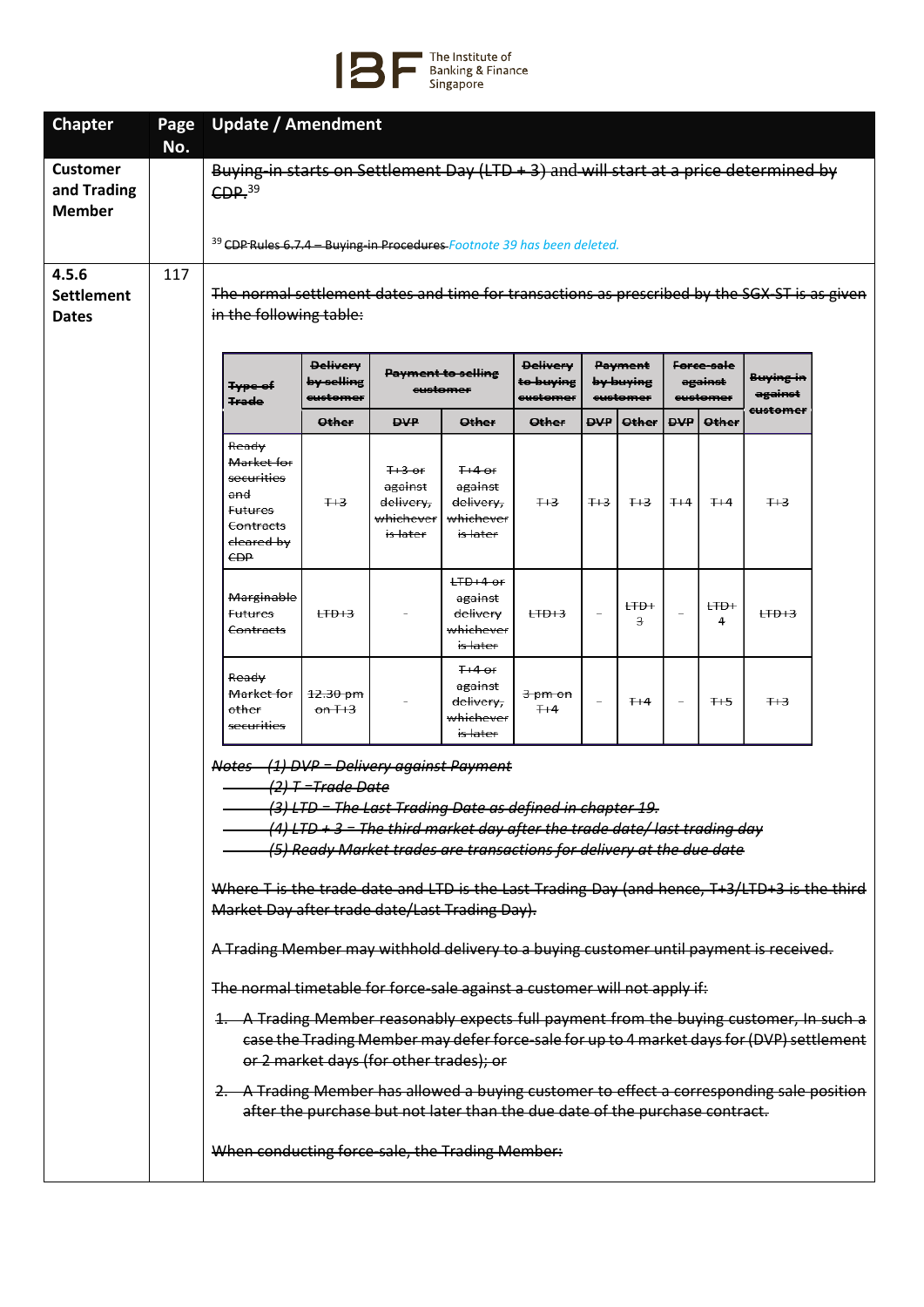## The Institute of<br>Banking & Finance<br>Singapore

| <b>Chapter</b>              | Page<br>No. | <b>Update / Amendment</b>                                                                                                                                                                                                                                                                                                                                                                                                                                             |         |                                     |  |  |  |  |  |  |
|-----------------------------|-------------|-----------------------------------------------------------------------------------------------------------------------------------------------------------------------------------------------------------------------------------------------------------------------------------------------------------------------------------------------------------------------------------------------------------------------------------------------------------------------|---------|-------------------------------------|--|--|--|--|--|--|
|                             |             | 1. has discretion on price and volume put up for sale at any time;                                                                                                                                                                                                                                                                                                                                                                                                    |         |                                     |  |  |  |  |  |  |
|                             |             | 2. need not give notice of the force-sale to the buying customer;                                                                                                                                                                                                                                                                                                                                                                                                     |         |                                     |  |  |  |  |  |  |
|                             |             | 3. is not liable to the buying customer for any loss or damage arising out of the exercise of its<br>discretion; and                                                                                                                                                                                                                                                                                                                                                  |         |                                     |  |  |  |  |  |  |
|                             |             | -may recover the losses and expenses incurred in the force-sale from the buying customer.                                                                                                                                                                                                                                                                                                                                                                             |         |                                     |  |  |  |  |  |  |
|                             |             | <b>Penalties - SGX-ST Rule 9.4</b>                                                                                                                                                                                                                                                                                                                                                                                                                                    |         |                                     |  |  |  |  |  |  |
|                             |             | An offence under this rule may be compounded with a fine. The penalty will be dependent<br>on factors such as the number of prior violations, and whether the offender is a Trading<br>Member, Approved Executive Director or Trading Representative.                                                                                                                                                                                                                 |         |                                     |  |  |  |  |  |  |
|                             |             | Unless otherwise stated by SGX-ST and subject to SGX-ST Rule 9.1A.2, the intended settlement<br>day and eligibility for clearing of a trade that is executed on the Trading System or reported to<br>SGX-ST is as follows:                                                                                                                                                                                                                                            |         |                                     |  |  |  |  |  |  |
|                             |             | Ready market (for securities other than wholesale corporate<br>bonds)                                                                                                                                                                                                                                                                                                                                                                                                 | $T+2$   | <b>Eligible for clearing by CDP</b> |  |  |  |  |  |  |
|                             |             | <b>Market for Marginable Futures Contracts</b>                                                                                                                                                                                                                                                                                                                                                                                                                        | $LTD+2$ | Eligible for clearing by CDP        |  |  |  |  |  |  |
|                             |             | Market for wholesale corporate bonds                                                                                                                                                                                                                                                                                                                                                                                                                                  | $T+2$   | Not eligible for clearing by<br>CDP |  |  |  |  |  |  |
|                             |             | Unit share market (for securities other than wholesale<br>corporate bonds)                                                                                                                                                                                                                                                                                                                                                                                            | $T+2$   | <b>Eligible for clearing by CDP</b> |  |  |  |  |  |  |
|                             |             | <b>Buying-in market</b>                                                                                                                                                                                                                                                                                                                                                                                                                                               | T+1     | Eligible for clearing by CDP        |  |  |  |  |  |  |
|                             |             | Where T is the date on which the trade is executed and LTD is the Last Trading Day.                                                                                                                                                                                                                                                                                                                                                                                   |         |                                     |  |  |  |  |  |  |
| 4.5.7                       | 117         | 42SGX-ST Rule 9.5 - Trades under Physical Delivery                                                                                                                                                                                                                                                                                                                                                                                                                    |         |                                     |  |  |  |  |  |  |
| Physical<br><b>Delivery</b> |             | In 4.3.1 on Mode of Settlement, it is mentioned that physical delivery for securities or futures<br>contract designated by CDP to be book-entry settled will not be accepted. Exceptions to physical<br>delivery will be contracts in Government Securities and Asian Currency Bonds which are settled<br>based on agreement between the parties. Similarly, contracts with a member of an overseas<br>securities exchange are settled as agreed between the parties. |         |                                     |  |  |  |  |  |  |
|                             |             | Penalties - SGX-ST Rule 9.5                                                                                                                                                                                                                                                                                                                                                                                                                                           |         |                                     |  |  |  |  |  |  |
|                             |             | An offence under this rule may be compounded with a fine. The penalty will be<br>dependent on factors such as the number of prior violations, and whether the<br>offender is a Trading Member or Approved Executive Director.                                                                                                                                                                                                                                         |         |                                     |  |  |  |  |  |  |
|                             |             |                                                                                                                                                                                                                                                                                                                                                                                                                                                                       |         |                                     |  |  |  |  |  |  |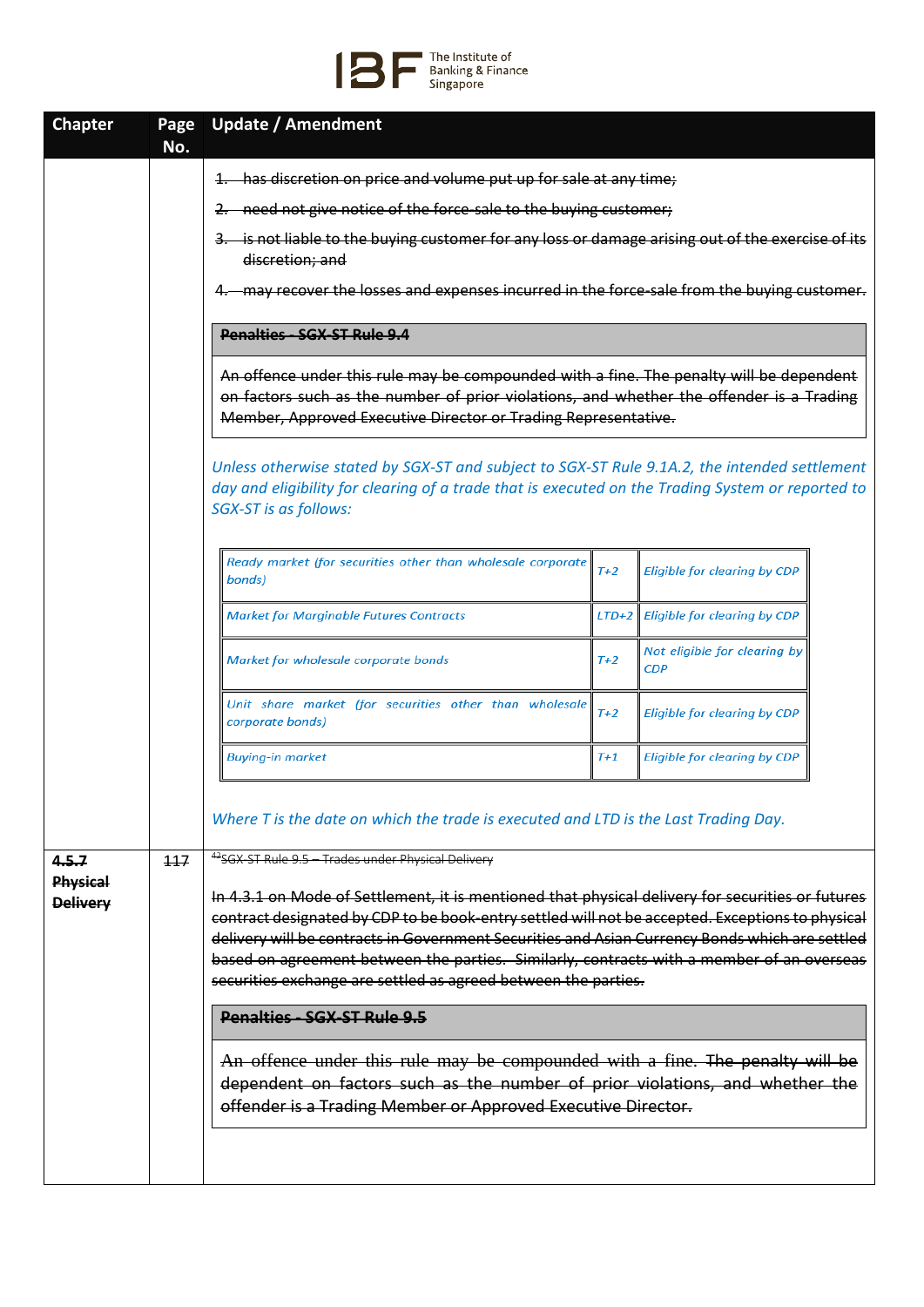

| <b>Chapter</b><br>Page                                                              | <b>Update / Amendment</b>                                                                                                                                                                                                                                                                                                                                                                                                                                                                                                                                                                                                                                                                                                                                                                                                                                                                                                                                                                                                                                                                                                                                                                                                                                                                                                                                                                                                                                                                                                                                                                                                                                                                                                                                                                                                                                                                                                                                                                                                                                                                                                                                                                                                    |
|-------------------------------------------------------------------------------------|------------------------------------------------------------------------------------------------------------------------------------------------------------------------------------------------------------------------------------------------------------------------------------------------------------------------------------------------------------------------------------------------------------------------------------------------------------------------------------------------------------------------------------------------------------------------------------------------------------------------------------------------------------------------------------------------------------------------------------------------------------------------------------------------------------------------------------------------------------------------------------------------------------------------------------------------------------------------------------------------------------------------------------------------------------------------------------------------------------------------------------------------------------------------------------------------------------------------------------------------------------------------------------------------------------------------------------------------------------------------------------------------------------------------------------------------------------------------------------------------------------------------------------------------------------------------------------------------------------------------------------------------------------------------------------------------------------------------------------------------------------------------------------------------------------------------------------------------------------------------------------------------------------------------------------------------------------------------------------------------------------------------------------------------------------------------------------------------------------------------------------------------------------------------------------------------------------------------------|
| No.                                                                                 |                                                                                                                                                                                                                                                                                                                                                                                                                                                                                                                                                                                                                                                                                                                                                                                                                                                                                                                                                                                                                                                                                                                                                                                                                                                                                                                                                                                                                                                                                                                                                                                                                                                                                                                                                                                                                                                                                                                                                                                                                                                                                                                                                                                                                              |
| 4.5.8<br>117<br><b>Delivery</b><br>versus<br>Payment<br>$($ "DVP" $)$<br>Settlement | <sup>43</sup> SGX-ST Rule 9.6 - Delivery Versus Payment ("DVP") Settlement<br>DVP settlement is subject to the DVP Rules issued by CDP.                                                                                                                                                                                                                                                                                                                                                                                                                                                                                                                                                                                                                                                                                                                                                                                                                                                                                                                                                                                                                                                                                                                                                                                                                                                                                                                                                                                                                                                                                                                                                                                                                                                                                                                                                                                                                                                                                                                                                                                                                                                                                      |
| 4.5.9<br>117<br>Foreign<br><b>Market</b><br>Linkages                                | <sup>44</sup> -SGX-ST Rule 10.1 - Foreign Market Linkages<br>Singapore prides itself as a financial centre and operates an open market facilitating trades with<br>other exchanges. In meeting this objective, SGX-ST provides linkages to foreign markets<br>through its subsidiary company, SGX-SPV which offers services to Trading Members or Trading<br>Participants of an overseas exchange for co-trading, clearing and settlement of selected foreign<br>securities or selected SGX-ST securities.<br>The system that does the linkage is known as the "Exchange Link".<br>1. Exchange Link<br><b>Exchange Link</b> is the electronic system through which:<br>SGX-SPV routes orders for Selected Foreign Securities to the Foreign Portal Dealer and<br>$\mathsf{L}$<br>receives orders for Selected SGX ST Securities from the Foreign Portal Dealer and<br>ii. A Foreign Portal Dealer routes order for Selected SGX-ST Securities to SGX-SPV and<br>receives orders for Selected Foreign Securities from SGX-SPV.<br>Foreign Portal Dealer is a Foreign or Overseas Exchange or a related entity of that Foreign or<br>Overseas Exchange that acts as intermediary to allow:<br>Singapore investors to trade, clear, and settle Selected Foreign Securities on an Overseas<br>a.-<br>Market and<br>b. Foreign investors to trade, clear and settle Selected SGX-Securities via a Foreign or<br>Overseas Market.<br><b>Access to Foreign Markets<sup>45</sup></b><br>2.<br><sup>45</sup> SGX-ST Rule 10.3 - Access to Foreign Markets<br>Just as there are rules for access to the SGX-ST established markets, there are similarly rules for<br>access to Foreign Markets and participants are expected to comply with market conduct rules<br>for trading in the Foreign Markets just as the rules of market conduct for SGX-ST.<br>The rules for providing such access as set by SGX-ST are as follows:<br>Direct SGX SPV to suspend or end a Trading Member's or its Trading Representative's<br>access to a Foreign Market via the Exchange Link<br>ii. Direct a Trading Member or Trading Representative to access the Foreign Market via the<br>Exchange Link only on conditions that SGX-ST may specify or |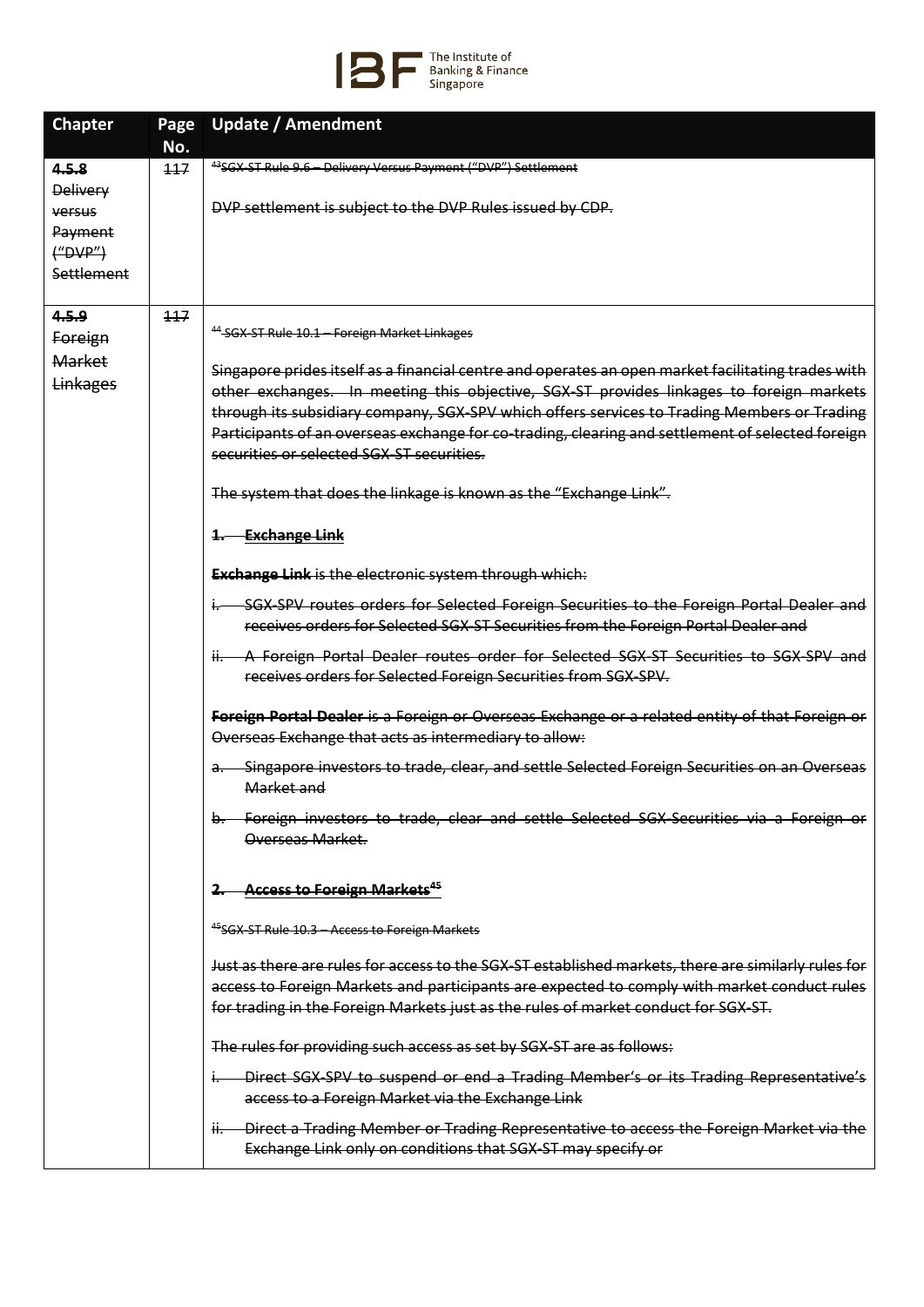

| <b>Chapter</b> | Page | <b>Update / Amendment</b>                                                                                                                                                                    |
|----------------|------|----------------------------------------------------------------------------------------------------------------------------------------------------------------------------------------------|
|                | No.  |                                                                                                                                                                                              |
|                |      | iii. Reinstate or re-establish a Trading Member's or a Trading Representative's access to a                                                                                                  |
|                |      | Foreign Market via the Exchange Link and if it deems fit, on conditions that SGX-ST may                                                                                                      |
|                |      | specify.                                                                                                                                                                                     |
|                |      | Penalties SGX ST Rule 10.3                                                                                                                                                                   |
|                |      | An offence under this rule is not compoundable and is subject to a mandatory minimum                                                                                                         |
|                |      | imposable penalty.                                                                                                                                                                           |
|                |      |                                                                                                                                                                                              |
|                |      | <b>ASEAN Trading Linkage<sup>46</sup></b>                                                                                                                                                    |
|                |      | <sup>46</sup> SGX-ST Rule 10A - ASEAN Trading Linkage                                                                                                                                        |
|                |      | The ASEAN Trading linkage is granted to certain SGX-ST members, and similarly privileges are                                                                                                 |
|                |      | granted for access to SGX-ST. This includes providing "Originating Participant" status to Trading                                                                                            |
|                |      | Members via the ASEAN Trading Linkage for the execution of orders and traders on a market of                                                                                                 |
|                |      | a Foreign ASEAN Exchange as a customer of a member of such Foreign ASEAN Exchange.                                                                                                           |
|                |      | Similar to DMA, an Originating Participant who has been accorded such status by SGX-ST may                                                                                                   |
|                |      | sponsor customers to have access to SGX-ST via the ASEAN Trading Linkage infrastructure.                                                                                                     |
|                |      | These sponsored customers are known as "Sponsored Participants".                                                                                                                             |
|                |      | The SGX Rules on ASEAN Trading Linkage sets out the rules on dealing and privileges and all                                                                                                  |
|                |      | Trading Members which have been granted participating privileges and their Trading                                                                                                           |
|                |      | Representatives are required to comply with the rules as set out in that chapter for their                                                                                                   |
|                |      | activities undertaken in connection with the linkage. Trading Members and their<br>Representatives are also required to comply with the provisions of the SFA in carrying on                 |
|                |      | business in connection with the ASEAN Trading Linkage including market conduct rules.                                                                                                        |
|                |      |                                                                                                                                                                                              |
|                |      | Trading Members who sponsor customers for access to the ASEAN Trading linkage must also<br>comply with the rules applicable to the authorisation of sponsored access to its customers.       |
|                |      |                                                                                                                                                                                              |
|                |      | The products to be listed or quoted on SGX-ST which are available for trading via the ASEAN                                                                                                  |
|                |      | Trading Linkage are subject to the discretion of SGX ST. SGX ST also prescribes which exchanges                                                                                              |
|                |      | and market operators as Foreign ASEAN Exchanges. All products listed or quoted on the Foreign<br>ASEAN Exchanges are available for trading via the ASEAN Trading linkage unless specifically |
|                |      | prohibited or excluded by the Foreign ASEAN Exchanges.                                                                                                                                       |
|                |      |                                                                                                                                                                                              |
|                |      | Figure 4.5.9.3 – Example of Originating Participant via ASEAN Trading Linkage                                                                                                                |
|                |      |                                                                                                                                                                                              |
|                |      | <b>ASEAN Trading</b><br>Foreign<br><b>Trading Member</b>                                                                                                                                     |
|                |      | <b>ASEAN</b><br><b>Linkage</b><br>granted Originating<br><del>trades</del><br><b>Exchange</b><br><u>enters</u>                                                                               |
|                |      | <b>Participant status</b><br>₩ia                                                                                                                                                             |
|                |      |                                                                                                                                                                                              |
|                |      |                                                                                                                                                                                              |
|                |      |                                                                                                                                                                                              |
|                |      |                                                                                                                                                                                              |
|                |      |                                                                                                                                                                                              |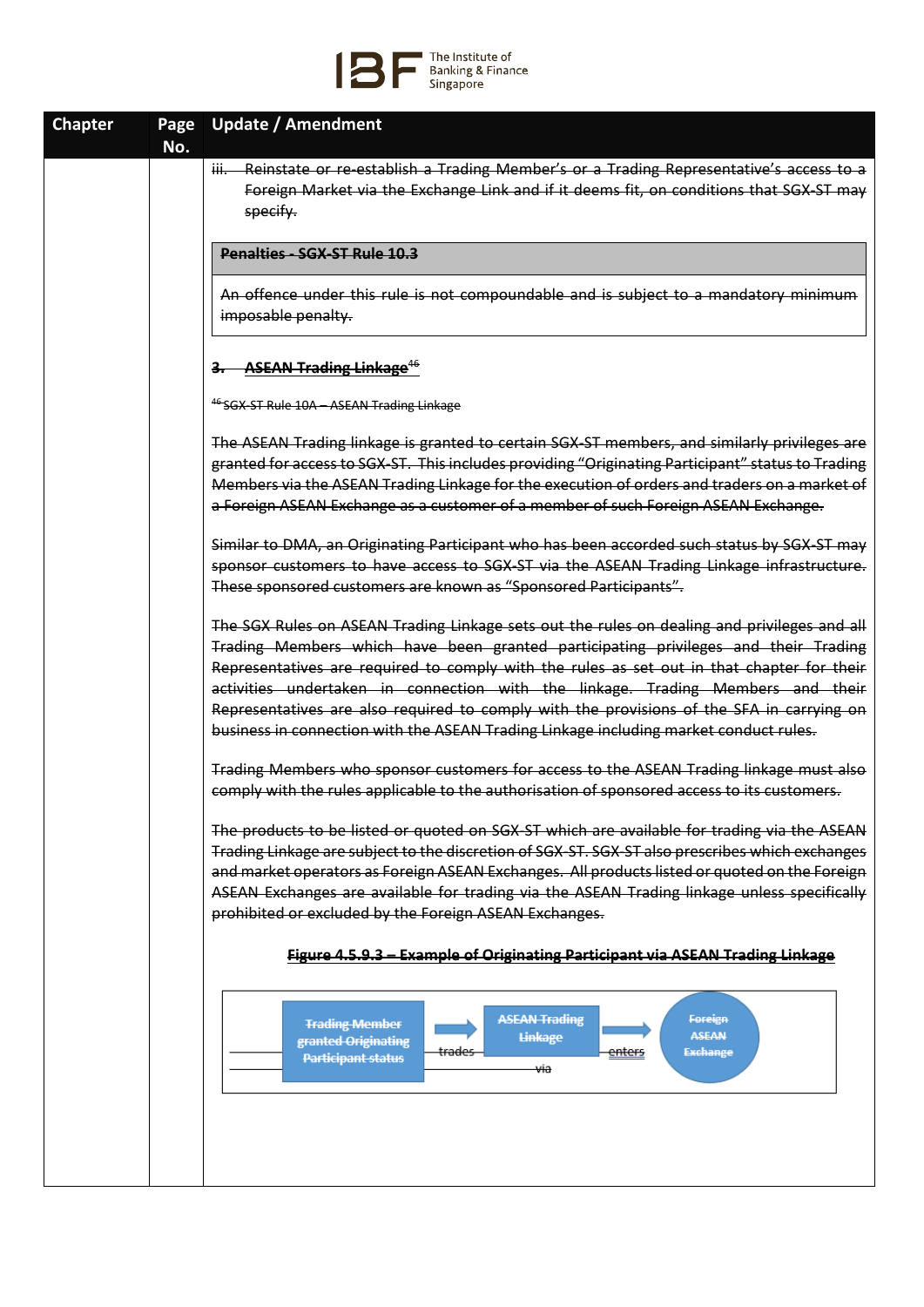

| <b>Chapter</b>                                    | Page | <b>Update / Amendment</b>                                                                                                                                                                                                                              |
|---------------------------------------------------|------|--------------------------------------------------------------------------------------------------------------------------------------------------------------------------------------------------------------------------------------------------------|
|                                                   | No.  |                                                                                                                                                                                                                                                        |
| 4.5.10                                            | 117  | <sup>47</sup> SGX-ST Rule 10.5 - Obligations of a Trading Member                                                                                                                                                                                       |
| <b>Obligations</b><br>of Trading<br><b>Member</b> |      | When accessing a Foreign Market via the Exchange Link to trade in Selected Foreign Securities,<br>a Trading Member:                                                                                                                                    |
|                                                   |      | 1. Transacts with SGX-SPV as principal;                                                                                                                                                                                                                |
|                                                   |      | 2. Is not relieved of any obligation or liability otherwise applicable to it;                                                                                                                                                                          |
|                                                   |      | 3. Is solely responsible for the accuracy of details of orders and other trading messages that<br>are entered by it or on its behalf; and                                                                                                              |
|                                                   |      | 4. Owes its obligation in relation to Orders to SGX-SPV.                                                                                                                                                                                               |
|                                                   |      | The following Rules apply to an order executed on a Foreign Market via the Exchange Link by<br>SGX-SPV:                                                                                                                                                |
|                                                   |      | 1. The settlement obligations are owed by the Trading Member (if it is a Clearing Member) or<br>its qualifying Clearing Member to CDP instead of SGX-SPV; and                                                                                          |
|                                                   |      | 2. SGX-SPV's settlement obligations are owed to CDP.                                                                                                                                                                                                   |
|                                                   |      | A Trading Member is responsible for its order, regardless of whether the Trading Member<br>authorised the sending of the order.                                                                                                                        |
| 4.5.11                                            | 117  | <sup>48</sup> SGX-ST Rule 10.6.2 - Core Trading Principles                                                                                                                                                                                             |
| Core<br><b>Trading</b><br><b>Principles</b>       | 117  | The primary objective of the core trading principles is to promote proper and orderly trading of<br>Selected Foreign Securities via the Exchange Link.                                                                                                 |
|                                                   |      | The Core Trading Principles apply to:                                                                                                                                                                                                                  |
|                                                   |      | A Trading Member and a Trading Representative when trading in a Selected Foreign<br>Security on a Foreign Market via the Exchange Link;                                                                                                                |
|                                                   |      | Orders placed via the Exchange Link; and                                                                                                                                                                                                               |
|                                                   |      | . SGX-SPV, in relation to Orders placed by it to close out a position or correct an error.                                                                                                                                                             |
|                                                   |      | 1. Prevention of Disorderly Markets <sup>49</sup>                                                                                                                                                                                                      |
|                                                   |      | <sup>49</sup> SGX-ST Rule 10.6.3(1) - Prevention of Disorderly Markets                                                                                                                                                                                 |
|                                                   |      | A Trading Member or a Trading Representative must not enter bids or offers in Selected Foreign<br>Securities on a Foreign Market via the Exchange Link that may result in, or have the effect of,<br>creating a disorderly market in those securities. |
|                                                   |      | When accessing a Foreign Market via the Exchange Link to trade in Selected Foreign Securities,<br>a Trading Member or a Trading Representative must:                                                                                                   |
|                                                   |      | (i) Ensure that an authorised person is available at all relevant times to communicate with<br>SGX-SPV;                                                                                                                                                |
|                                                   |      | (ii) Not intentionally or deliberately take advantage of any situation resulting from a<br>breakdown, error or malfunction of the systems, procedures or otherwise of or in<br>connection with the Exchange Link; and                                  |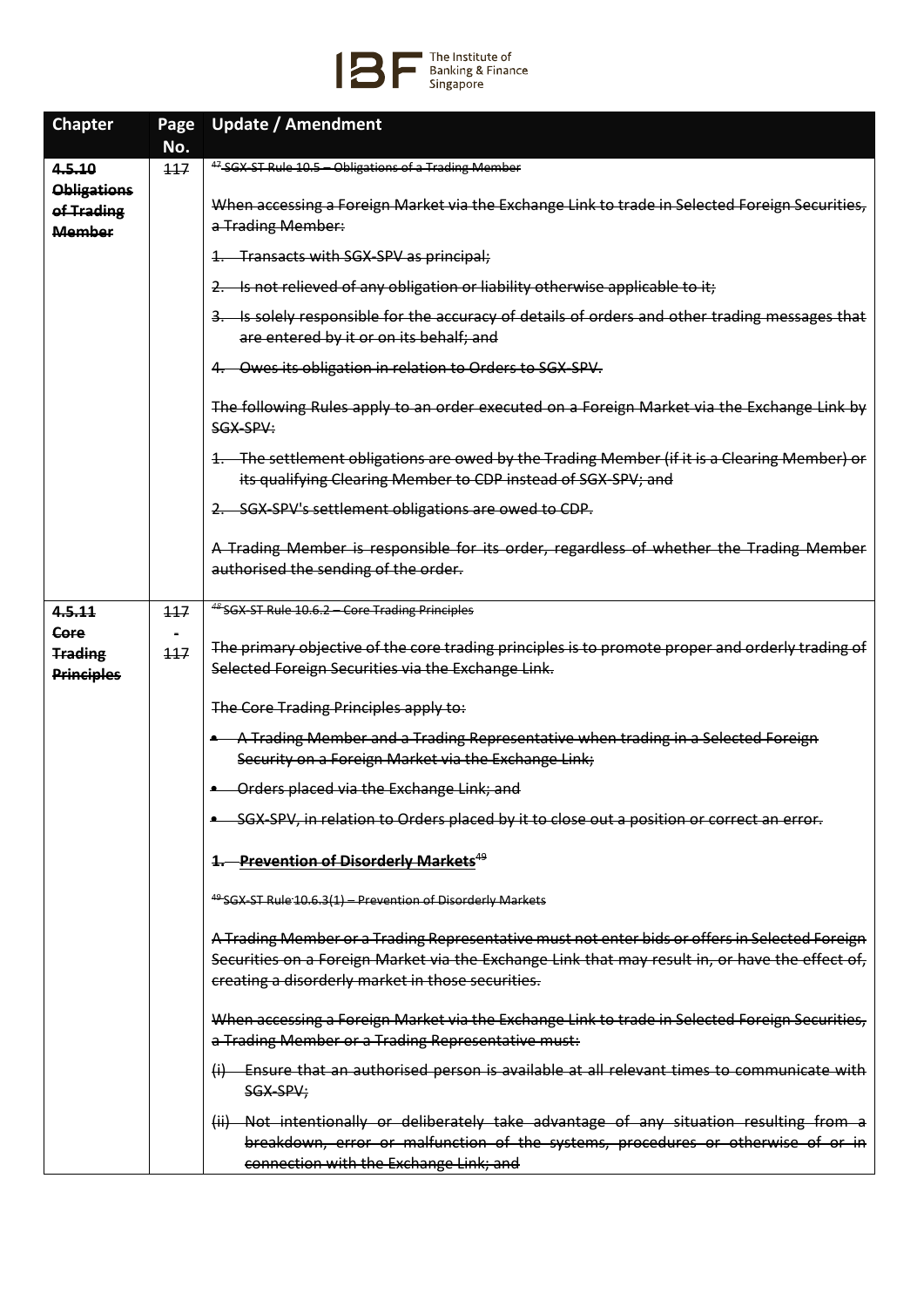

| <b>Chapter</b> | Page<br>No. | Update / Amendment                                                                                                                                                                                                                                 |
|----------------|-------------|----------------------------------------------------------------------------------------------------------------------------------------------------------------------------------------------------------------------------------------------------|
|                |             | (iii) Comply with any instructions or directions issued by SGX-ST.                                                                                                                                                                                 |
|                |             | Penalties SGX ST Rule 10.6.3(1)                                                                                                                                                                                                                    |
|                |             | An offence under this rule is not compoundable and is subject to a mandatory minimum<br>imposable penalty.                                                                                                                                         |
|                |             | <b>Market Manipulation and False Market<sup>50</sup></b><br>2.                                                                                                                                                                                     |
|                |             | 50 SGX-ST Rule 10.6.4 - Market Manipulation and False Market                                                                                                                                                                                       |
|                |             | A Trading Member or a Trading Representative must not engage in, or knowingly act with any<br>other person in, any act or practice that will or is likely to:                                                                                      |
|                |             | (i) Create a false or misleading appearance of active trading in any Selected Foreign Securities;<br>or                                                                                                                                            |
|                |             | (ii) Lead to a false market on a Foreign Market.                                                                                                                                                                                                   |
|                |             | A Trading Member must immediately inform SGX-ST if it reasonably suspects, or knows of, any<br>attempted market manipulation or creation of a false market in a Selected Foreign Security via<br>the Exchange Link.                                |
|                |             | A Trading Member must not participate, or knowingly assist others, in any operation which<br>might have such a result.                                                                                                                             |
|                |             | Penalties - SGX-ST Rule 10.6.4                                                                                                                                                                                                                     |
|                |             | An offence under this rule is not compoundable and is subject to a mandatory minimum<br>imposable penalty.                                                                                                                                         |
|                |             | 3. Dealings in Suspended Securities <sup>51</sup>                                                                                                                                                                                                  |
|                |             | <sup>51</sup> SGX ST Rule 10.6.5 - Dealings in Suspended Securities                                                                                                                                                                                |
|                |             | Unless agreed by the Foreign Exchange concerned, a Trading Member and a Trading<br>Representative must not trade, or make a market in, any Selected Foreign Security on the<br>Foreign Market via the Exchange Link if that security is suspended. |
|                |             | Penalties SGX ST Rule 10.6.5                                                                                                                                                                                                                       |
|                |             | An offence under this rule is not compoundable and is subject to a mandatory minimum<br>imposable penalty.                                                                                                                                         |
|                |             |                                                                                                                                                                                                                                                    |
|                |             |                                                                                                                                                                                                                                                    |
|                |             |                                                                                                                                                                                                                                                    |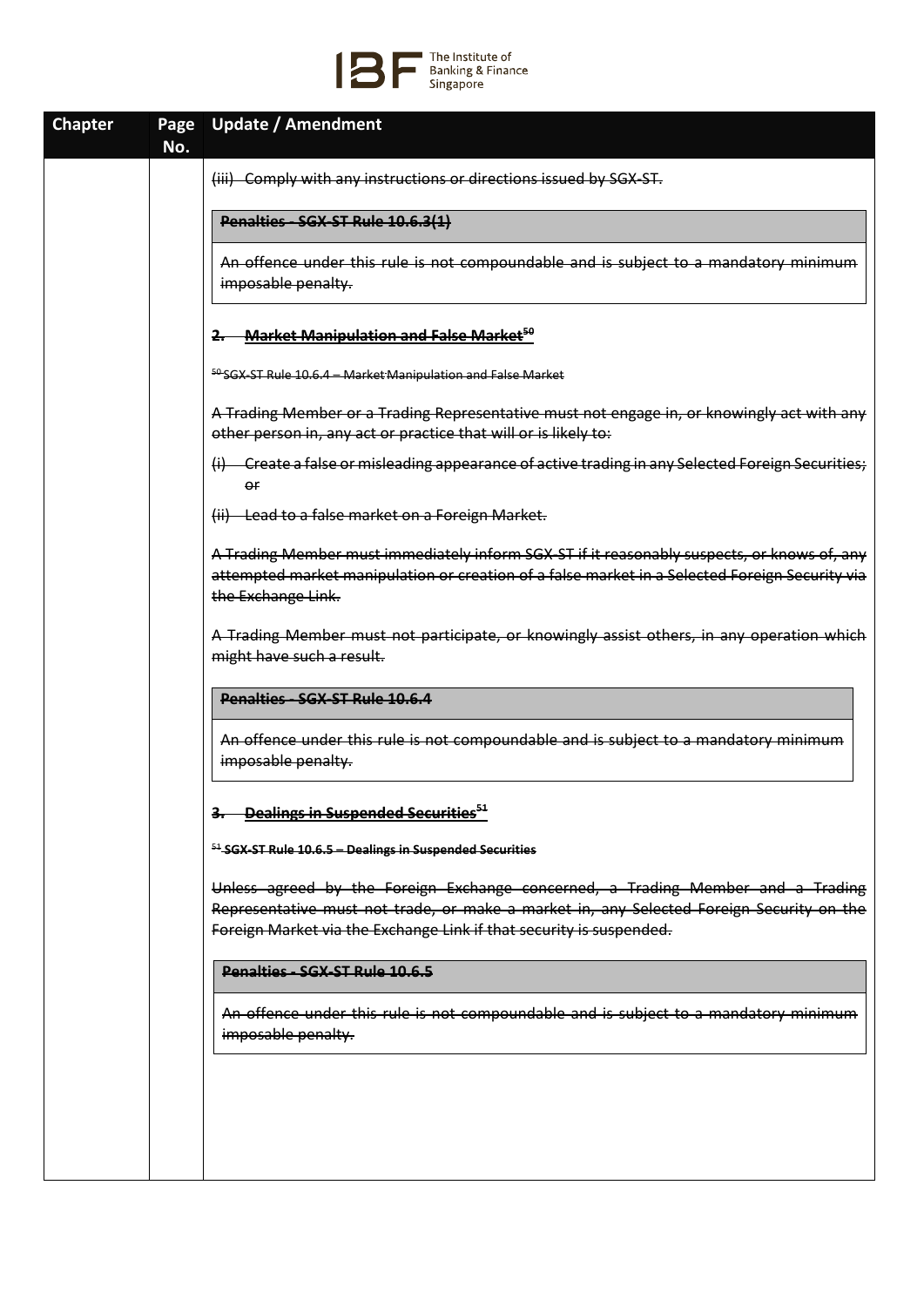

| <b>Chapter</b> | Page | <b>Update / Amendment</b>                                                                                  |
|----------------|------|------------------------------------------------------------------------------------------------------------|
|                | No.  |                                                                                                            |
|                |      | <b>Cancellation of Contracts</b> <sup>52</sup>                                                             |
|                |      | $52$ SGX ST Rule 10.6.6 – Cancellation of contracts                                                        |
|                |      | A Trading Member may instruct SGX-SPV to request the Foreign Portal Dealer to cancel a                     |
|                |      | contract made on a Foreign Market via the Exchange Link only in the circumstances allowable                |
|                |      | under the rules, customs or usages of the Foreign Market.                                                  |
|                |      |                                                                                                            |
|                |      | The Trading Member must meet any costs incurred in connection with the cancellation.                       |
|                |      | Penalties SGX - ST Rule 10.6.6                                                                             |
|                |      | An offence under this rule may be compounded with a fine. The penalty will be dependent                    |
|                |      | on factors such as the number of prior violations, and whether the offender is a trading                   |
|                |      | member or approved executive director.                                                                     |
|                |      |                                                                                                            |
|                |      | Corner <sup>53</sup>                                                                                       |
|                |      | $52$ SGX-ST Rule 10.6.7 – Corner                                                                           |
|                |      | A Trading Member must not act for itself or with one or more persons in concert with the object            |
|                |      | of securing or acquiring control of any security on a Foreign Market that the same cannot be               |
|                |      | obtained for delivery on existing contracts except at prices or on terms dictated by such person           |
|                |      | or persons.                                                                                                |
|                |      | Penalties - SGX-ST Rule 10.6.7                                                                             |
|                |      | An offence under this rule is not compoundable and is subject to a mandatory minimum<br>imposable penalty. |
|                |      |                                                                                                            |
|                |      | 6. Short Selling <sup>54</sup>                                                                             |
|                |      | <sup>54</sup> SGX-ST Rule 10.6.8 - Short Selling                                                           |
|                |      | A Trading Member must not short sell any Selected Foreign Security on a Foreign Market except              |
|                |      | as permitted by the Foreign Exchange concerned.                                                            |
|                |      | Penalties SGX ST Rule 10.6.8                                                                               |
|                |      | An offence under this rule is not compoundable and is subject to a mandatory minimum                       |
|                |      | imposable penalty.                                                                                         |
|                |      | <b>-Designated Securities<sup>55</sup></b>                                                                 |
|                |      | <sup>55</sup> -SGX-ST-Rule 10.6.9 - Designated Securities                                                  |
|                |      |                                                                                                            |